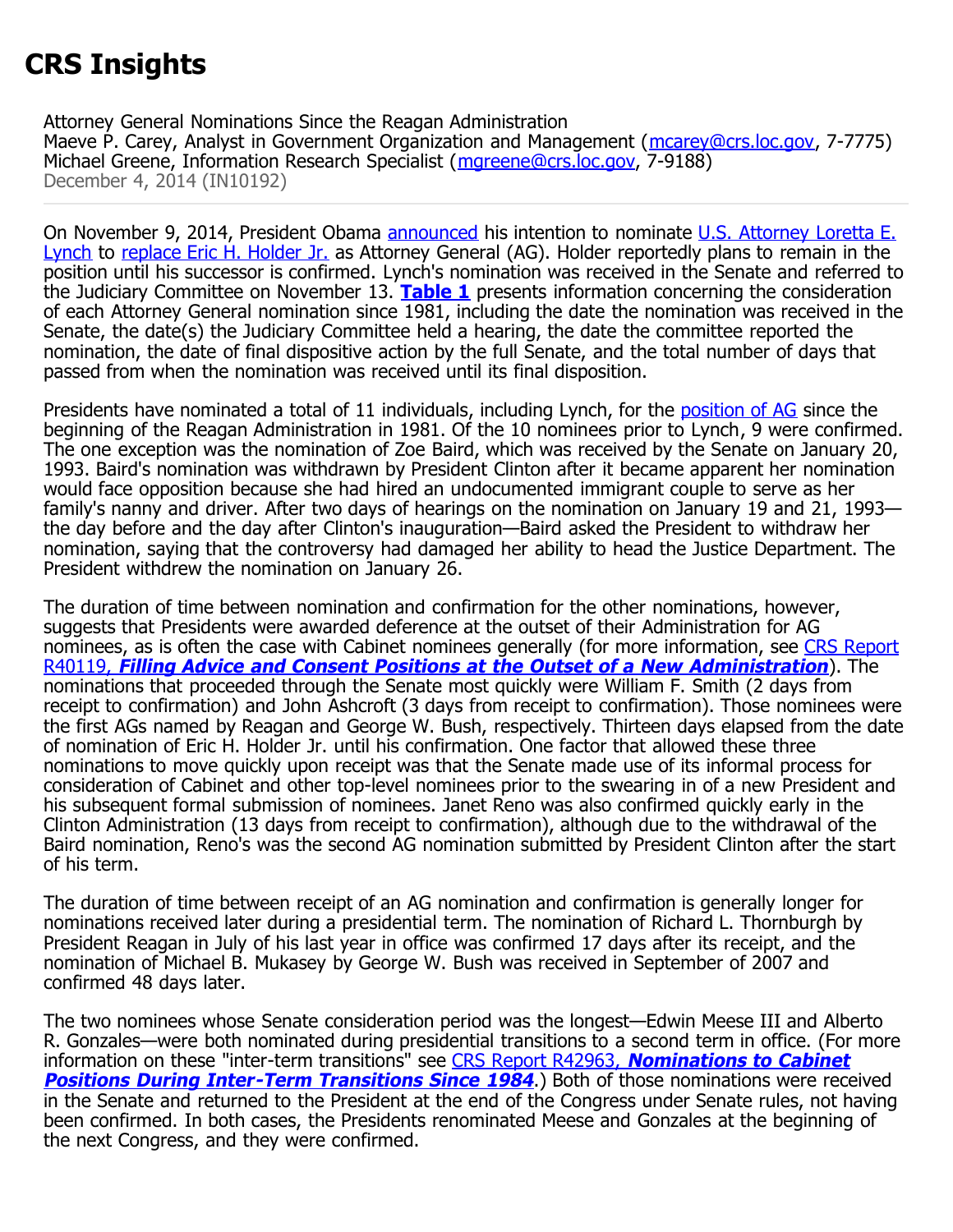For both Meese and Gonzales, the number of days that elapsed since the nomination had been submitted to the Senate appears to have been affected by the particular circumstances surrounding that nomination. The confirmation of Meese during the Reagan Administration was delayed by an investigation related to the nominee's financial relationships with some individuals who had obtained federal jobs with his assistance. Meese was eventually cleared of criminal misconduct, and when the President subsequently resubmitted the nomination at the start of the new Congress, he was confirmed 51 days later by a vote of 63-31. When President George W. Bush nominated Gonzales to be Attorney General, some Senators expressed a desire for more information about the role the nominee might have had in his previous position as White House Counsel in "[formulating the Ad](http://www.gpo.gov/fdsys/pkg/CREC-2004-12-07/pdf/CREC-2004-12-07-pt1-PgS11868-2.pdf#page=1)ministration's policy on the treatment and interrogation of prisoners in U.S. custody overseas." The Senate adjourned sine die on December 8, 2004, having met on 8 days since the nomination was received on November 16, and the nomination was returned to the President under Senate rules. After the President submitted another nomination for Gonzales in the new Congress on January 4, 2005, the nomination was confirmed 30 days later, 60-36.

Of the 11 AG nominees reviewed, 1 other, in addition to Lynch, was submitted during a lame-duck session of Congress. As discussed above, President George W. Bush nominated Gonzales on November 16, 2004, which was the first day of a 22-day lame-duck session that lasted until the Senate adjourned sine die on December 8, 2004. Although the first nomination was returned to the President under Senate rules at the end of the session, the nomination submitted at the start of the next Congress was confirmed. More information on Cabinet nominations in lame-duck sessions of Congress can be found in a CRS general distribution memorandum by Henry B. Hogue, Michael Greene, and Maeve P. Carey. Copies are available upon request.

More detailed timelines, calculations, and discussions of AG nominees since the Reagan Administration are available in a CRS general distribution memorandum by Michael Greene and Maeve P. Carey, copies of which are available upon request.

## Table 1. Nominations to the Position of Attorney General

Reagan Administration through Obama Administration

| <b>Nominee</b><br>(Administration)<br>William F.<br>Smith | Date<br>received<br>in<br>Senate<br>01/20/81 | Date $(s)$ of<br>committee<br>hearings<br>01/15/81 | Date<br>reported<br>01/16/81 | Date of<br>final<br>disposition<br>01/22/81 | Final<br>disposition<br>Confirmed  | Days from<br>first<br>nomination<br>to<br>confirmation<br>$\overline{2}$ |
|-----------------------------------------------------------|----------------------------------------------|----------------------------------------------------|------------------------------|---------------------------------------------|------------------------------------|--------------------------------------------------------------------------|
| (Reagan)                                                  |                                              |                                                    |                              |                                             | $(96-1)$                           |                                                                          |
| <b>Edwin Meese</b><br>Ш<br>(Reagan)                       | 02/03/84                                     | 03/01/84<br>03/02/84<br>03/05/84<br>03/06/84       | n/a                          | 10/18/84                                    | Returned                           | n/a                                                                      |
| <b>Edwin Meese</b><br>Ш                                   | 01/03/85                                     | 01/29/85<br>01/30/85                               | 02/05/85                     | 02/23/85                                    | Confirmed                          | 386ª                                                                     |
| (Reagan)<br>Richard L.<br>Thornburgh<br>(Reagan)          | 07/25/88                                     | 01/31/85<br>08/05/88                               | 08/10/88                     | 08/11/88                                    | $(63-31)$<br>Confirmed<br>$(85-0)$ | 17                                                                       |
| William P. Barr<br>(G.H.W. Bush)                          | 10/25/91                                     | 11/12/91<br>11/13/91                               | 11/15/91                     | 11/20/91                                    | Confirmed<br>(voice<br>vote)       | 26                                                                       |
| Zoe Baird<br>(Clinton)                                    | 01/20/93                                     | 01/19/93<br>01/21/93                               | n/a                          | 01/26/93                                    | Withdrawn                          | n/a                                                                      |
| Janet Reno                                                | 02/26/93                                     | 03/09/93                                           | 03/10/93                     | 03/11/93                                    | Confirmed                          | 13                                                                       |